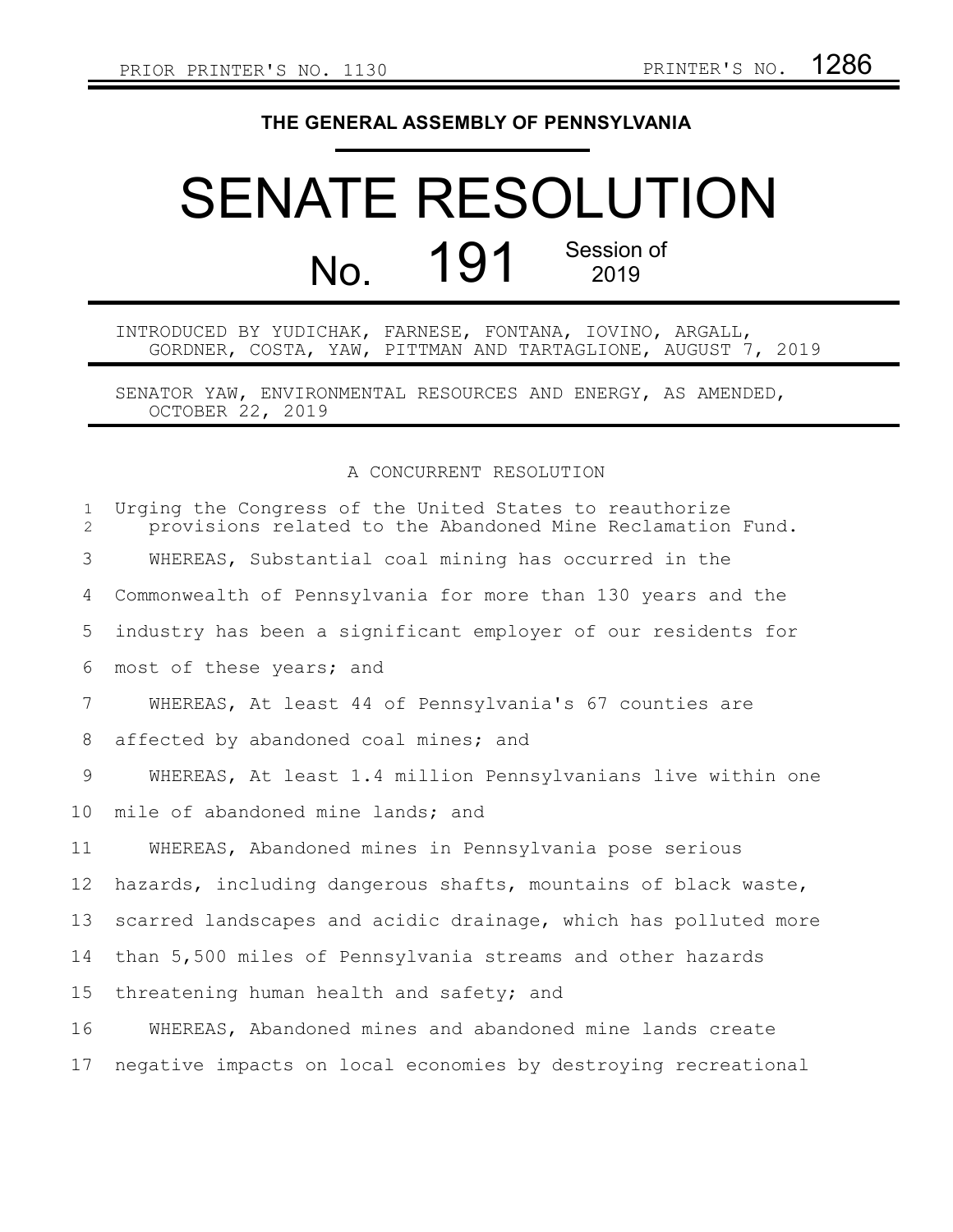communities when the mines are exhausted; and WHEREAS, Abandoned mine lands ruin sites for further residential, forestry, commercial or agricultural uses and threaten the human health and safety of people living in our coal field communities; and 2 3 4 5 6

opportunities, lowering land values and leaving desolate

WHEREAS, The estimated cost of Pennsylvania's abandoned minerelated cleanup is \$15 billion; and 7 8

WHEREAS, Reclamation of abandoned mine sites can add to the economy by creating jobs, increasing community pride, increasing property values, decreasing stress-related costs through streambased recreation, restoring the health of the environment and providing future sites for commercial and industrial endeavors; and 9 10 11 12 13 14

WHEREAS, The Congress of the United States enacted the Abandoned Mine Reclamation Fund under Title IV of the Surface Mining Control and Reclamation Act of 1977 (SMCRA), which reclaimed areas abandoned before 1977 and established the modern environmental standards requiring mine operators to reclaim their sites; and 15 16 17 18 19 20

WHEREAS, The SMCRA imposed on coal operators a fee of 35¢ per **<-** ton on surface mined coal, 15¢ per ton on deep mined coal and 10¢ per ton on mined lignite to provide a source of revenue for the Abandoned Mine Reclamation Fund; and 21 22 23 24

WHEREAS, The scope of the abandoned mine problem continues to outpace available resources; and 25 26

WHEREAS, In 2006 Congress reauthorized the SMCRA, which extended fee collection through 2021, increased the set-aside for acid mine drainage from 10% to 30% and provided for mandatory distribution of abandoned mine lands money; and 27 28 29 30

20190SR0191PN1286 - 2 -

1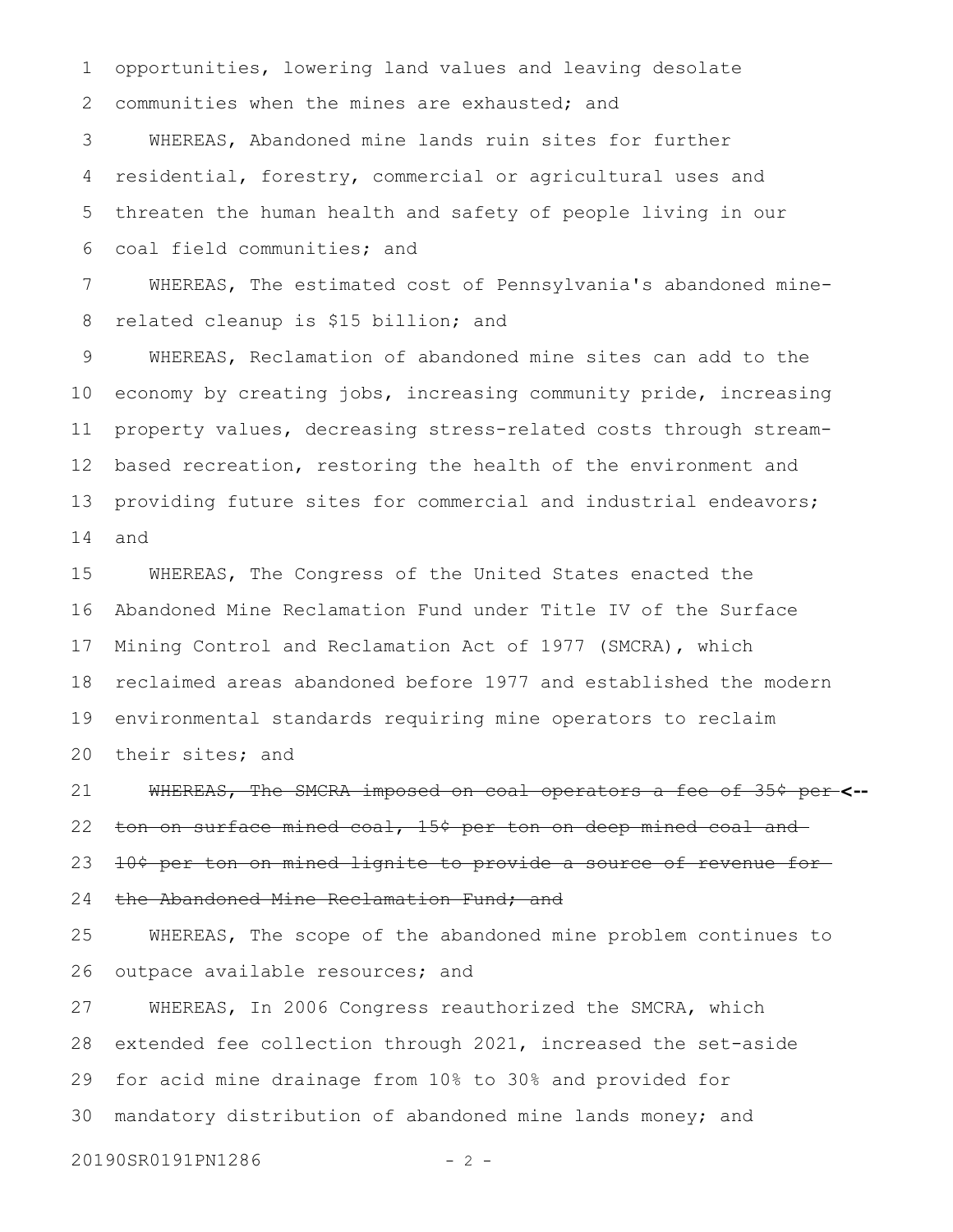WHEREAS, The Abandoned Mine Reclamation Fund is not derived from a tax and is not funded from the United States Treasury; and 1 2 3

WHEREAS, Money in the Abandoned Mine Reclamation Fund is derived from a per-ton fee assessed on coal mined by the active mining industry that can only be used for purposes authorized under Title IV of the SMCRA; and 4 5 6 7

WHEREAS, The deposit of mined coal fees into the Abandoned Mine Reclamation Fund under Title IV of the SMCRA is set to expire in 2021; and 8 9 10

WHEREAS, Pennsylvania has relied upon the Abandoned Mine Reclamation Fund as a primary source of money to clean up toxic mine water in our water supplies, restore land, extinguish mine fires and eliminate other dangerous abandoned mine hazards; therefore be it 11 12 13 14 15

RESOLVED (the Senate HOUSE concurring), That the General Assembly of the Commonwealth of Pennsylvania urge the Congress of the United States to reauthorize the collection of fees on mined coal at the restored 1977 levels of 35¢ 28¢ per ton on surface mined coal,  $15 ÷ 12$ ¢ per ton on deep mined coal and  $10 ÷ -$ 8¢ per ton on mined lignite; and be it further **<-- <-- <-- <--** 16 17 18 19 20 21

RESOLVED, That the General Assembly of the Commonwealth of Pennsylvania urge the Congress of the United States to extend the collection of fees through 2036, exempt the Surface Mining Control and Reclamation Act Title IV grants from sequestration and require all Title IV sequestered money to be transferred to states retroactively to fiscal year 2013; and be it further RESOLVED, That the General Assembly of the Commonwealth of Pennsylvania urge the Congress of the United States to raise the mandatory distribution from the Abandoned Mine Reclamation Fund 22 23 24 25 26 27 28 29 30

20190SR0191PN1286 - 3 -